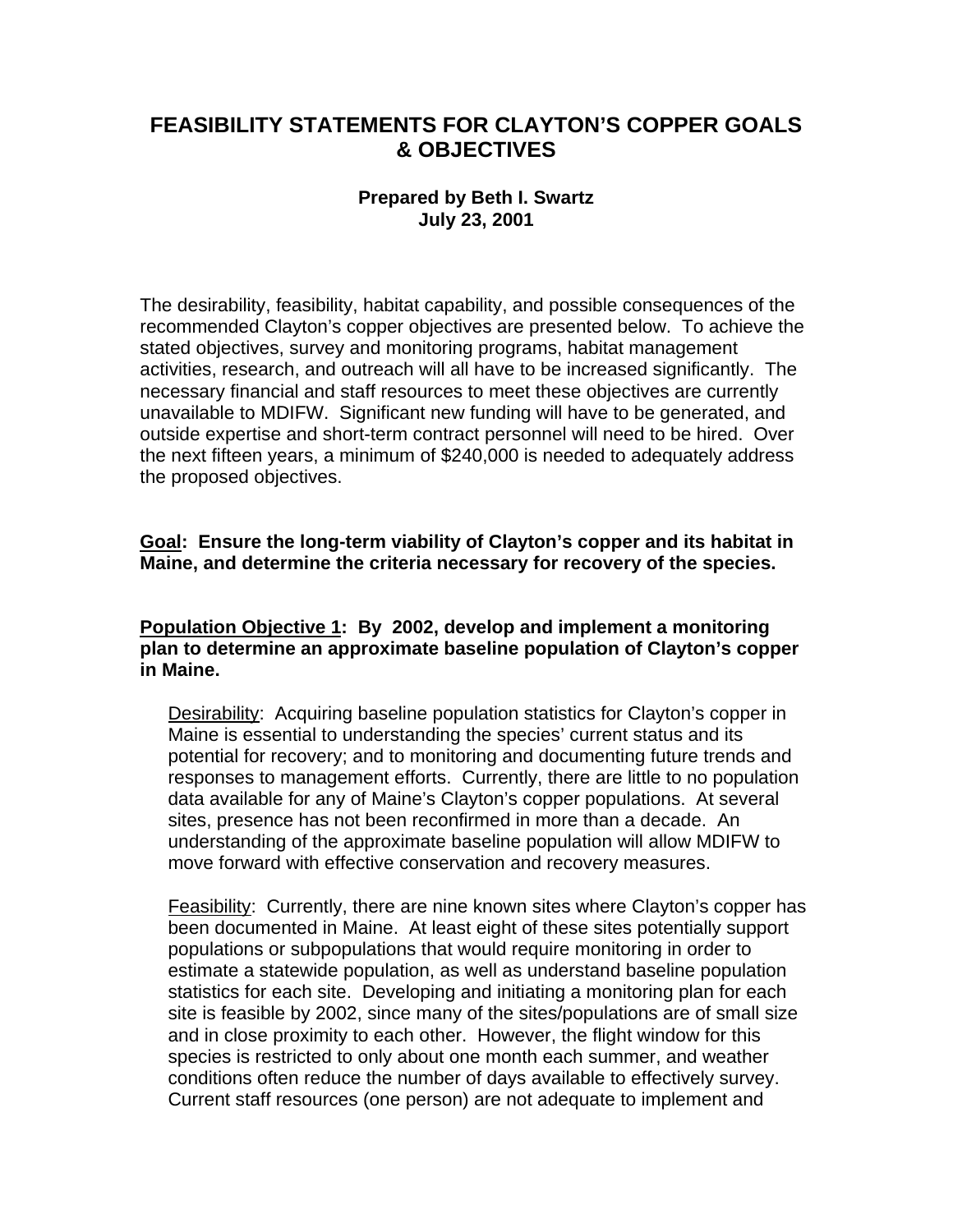conduct a simultaneous monitoring program during peak emergence – which may only last a few days - for all of the sites in one season. At least one additional person would be necessary to help set up survey transects at each site prior to any survey work. At least two additional people would be necessary during the actual surveys to enable concurrent coverage of all sites. Development of the monitoring plan would also require assistance from an outside expert knowledgeable about butterfly survey techniques. Approximately \$10,000 would be required to contract the necessary resources to develop and implement a statewide Clayton's copper monitoring plan. Current MDIFW funding available for Clayton's copper research is not adequate to meet these needs.

Finally, an effective monitoring plan could determine that more than one season's survey data are necessary to address natural fluctuations in butterfly populations, as well as identify peak emergences at each site. In this case, the 2002 deadline would be unattainable, and the funding and staff resources would need to be available for additional years of survey work (~\$6,000/year).

Capability of Habitat: Not applicable.

Possible Consequences: A reliable estimate of the Clayton's copper population statewide, and at each site, would provide MDIFW with a better understanding of this endangered species' status, and a baseline from which to monitor trends, success of conservation efforts, and progress of recovery.

## **Population Objective 2: By 2005, complete a statewide survey to identify all Clayton's copper populations in Maine.**

Desirability: Currently, Clayton's copper has been documented at only nine sites in Maine. A number of additional locations where the host plant occurs have been searched, but the butterfly was not found. However, these surveys were not comprehensive, and it is possible additional populations of the butterfly may be discovered. It has also been 10-15 years since potential habitats have been surveyed and some extant populations revisited. Habitat changes at these sites could have occurred since then, and either increased or decreased the suitability for Clayton's copper. Completing a statewide survey would provide MDIFW with a thorough and up-to-date understanding of the occurrence, distribution, relative abundance, and status of both the butterfly and its host plant.

Feasibility: Clayton's copper is found only in association with its single larval host plant, the shrubby cinquefoil. Although not considered rare, and ranging throughout all but extreme southern Maine, shrubby cinquefoil has a scattered distribution in Maine and is restricted to limestone soils. It rarely occurs in stands large enough to support viable Clayton's copper populations;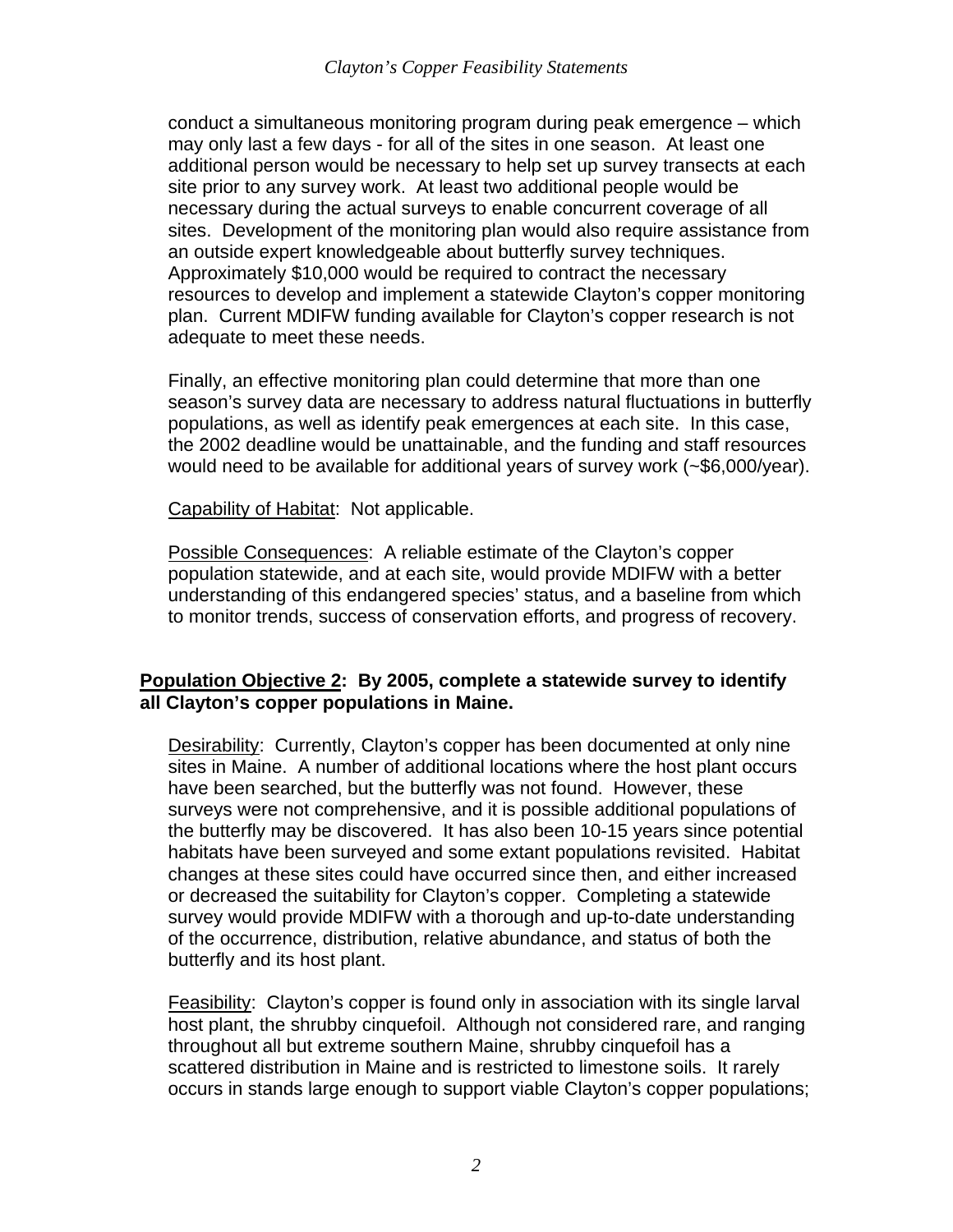and large, persistent stands are typically found only in association with circumneutral fens and other calcareous wetlands, which are very uncommon in Maine. The Maine Natural Areas Program and other information repositories track some occurrence data on extant, historic, and rumored shrubby cinquefoil stands. The use of GIS and other analytical mapping tools might also be applied to identify appropriate soil, vegetative, and hydrological characteristics where new cinquefoil stands might be found. Because the number and distribution of existing and potential occurrences are likely to be limited, a statewide survey of all potential Clayton's copper habitat is feasible by 2005. However, possible conflicts with the timing, funding needs, and research priorities of other Clayton's copper objectives may likely impede progress. Resources to hire a short-term, seasonal employee to assist with surveys would be needed to ensure meeting the 2005 deadline, and are estimated at \$5000/year.

Capability of Habitat: Not applicable.

Possible Consequences: A comprehensive statewide survey for Clayton's copper would provide MDIFW with a complete and current understanding of this endangered species' occurrence, distribution, abundance, and status in Maine. It is possible that final results of the survey could affect the outcome of other objectives whose deadlines occur prior to 2005. Some landowners may object to surveys being conducted on their property.

#### **Population Objective 3: By 2006, determine a tentative, working minimum viable population (MVP) for Clayton's copper and establish population objectives.**

Desirability: Determining a working minimum viable population (MVP) model is essential to understanding risk of extinction and establishing meaningful recovery goals. Developing specific population objectives based on the MVP will provide MDIFW with direction for management and recovery efforts.

Feasibility: Specific details of the life history, habitat requirements, and population dynamics of Clayton's copper are unknown at this time (see research objective). Likewise, the environmental variables and limiting factors affecting the butterfly's populations are also undocumented. A working MVP would have to be developed largely from existing invertebrate models for related species. Current literature and recovery plans would have to be reviewed for available models and their compatibility with Clayton's copper. These models could then be customized over time, as value inputs for Clayton's copper are determined. Within these limitations, developing a working MVP is feasible by 2006. It will be necessary to contract outside expertise to complete a literature search and develop the model (~\$7,000).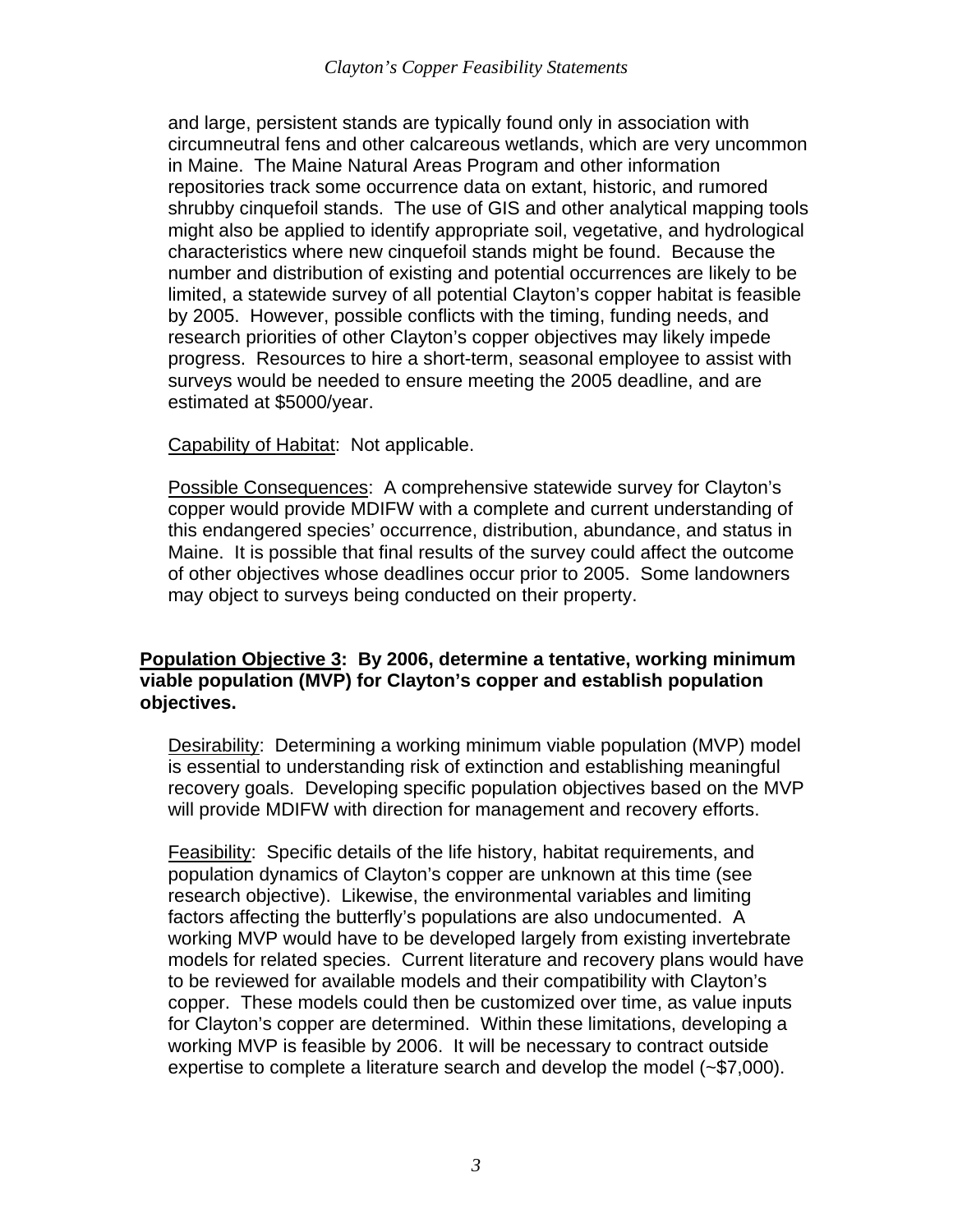Capability of Habitat: Not applicable.

Possible Consequences: Given the lack of specific life history information available for Clayton's copper, the accuracy and/or reliability of an MVP may be questionable. However, a working model could be used to help identify research and management priorities, and increase efficiency.

## **Habitat Objective 1: By 2006, determine the amount and quality of potential habitat for Clayton's copper in Maine.**

Desirability: The status and recovery potential of Clayton's copper likely depends primarily on the availability, distribution, and long-term persistence of suitable stands of shrubby cinquefoil. Completing a statewide assessment of all potential habitats would provide MDIFW with a comprehensive understanding of the host plant's current distribution, abundance, and capacity to support viable populations of Clayton's copper. This information would be essential to developing Clayton's copper population and habitat management goals, as well as identifying sites for long-term conservation.

Feasibility: Clayton's copper habitat is characterized by the presence of its host plant, the shrubby cinquefoil. Although widespread and not considered rare in Maine (see population objective #2), this plant occurs in relatively few stands large enough to support viable populations of the butterfly. A search of existing botanical information sources (i.e. Natural Areas Program, historic literature, museum specimens, etc.), combined with a broadcast inquiry for field observations, should reveal a significant proportion of the extant cinquefoil stands to survey, as well as provide leads for possible new locations. The use of computer mapping tools to select for soils, hydrology, and other habitat parameters identified to be requisite to shrubby cinquefoil, could perhaps focus additional survey efforts. Field visits to potential habitats should be combined with efforts and funding to meet the statewide Clayton's copper survey in population objective #2. Some additional funding (~\$2,500) would likely be necessary up front to summarize and predict potential cinquefoil sites. Helicopter surveys have been successfully used to search for cinquefoil stands in Maine in the past, and could greatly reduce survey time and effort. However, MDIFW does not currently have the funding resources to pay for flight survey time.

Assessing habitat quality will likely be more difficult than determining the occurrence, distribution, and abundance of cinquefoil. Clayton's copper is not found everywhere the host plant is found. It is probable there are other as yet unknown factors or habitat parameters that determine the suitability of a cinquefoil stand for the butterfly. Identifying these factors, and effective management tools to improve habitat quality, would require research and significant funding (see research objective). MDIFW does not currently have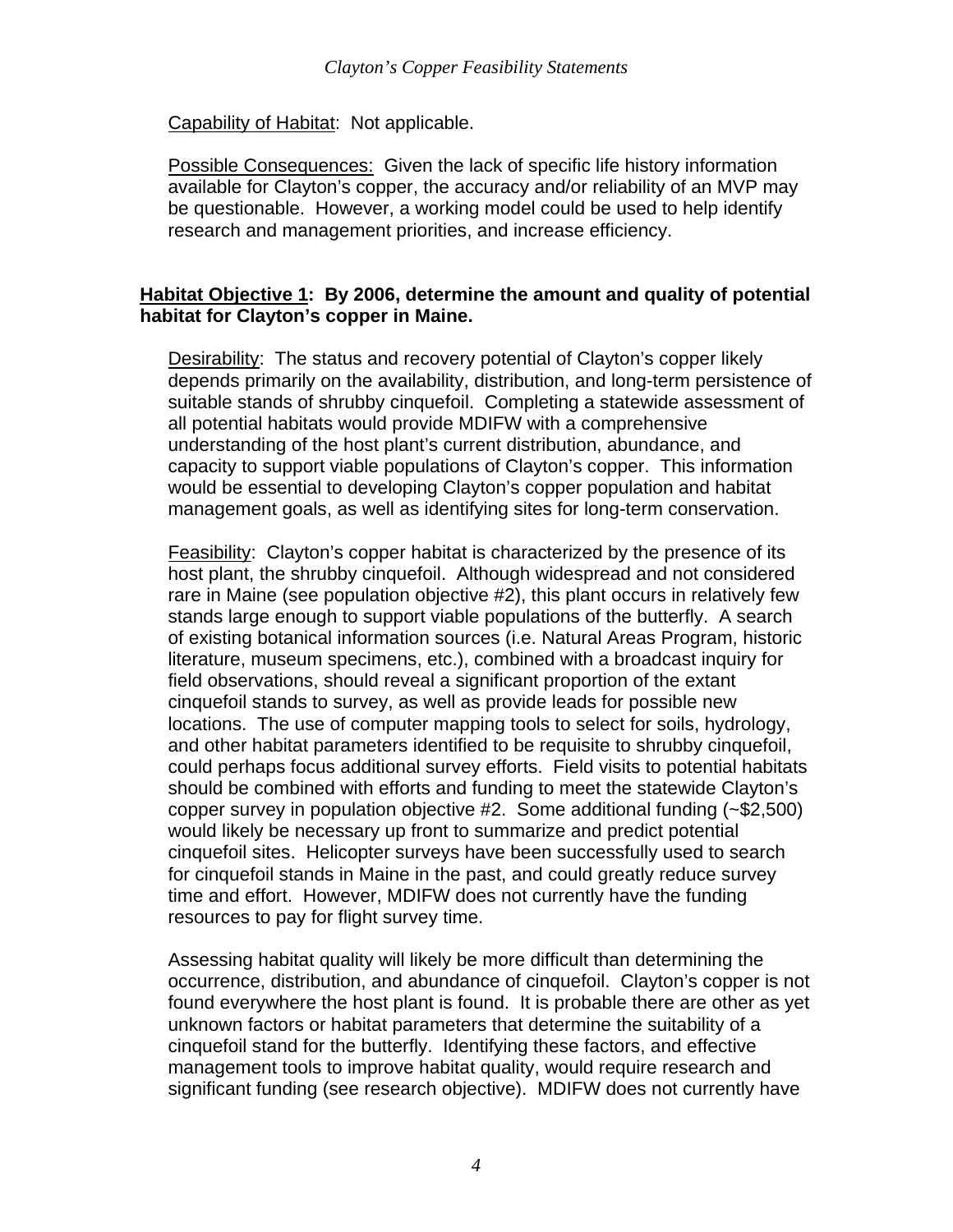funding to initiate these types of studies. Until then, determining the quality of potential habitat would have to rely on more subjective parameters such as proximity to existing butterfly populations, stand size and vigor, management and conservation potential, and likelihood of long-term persistence.

#### Capability of Habitat: Not applicable.

Possible Consequences: It may be discovered that there is inadequate quality habitat available to recover the Clayton's copper, and that long-term management efforts will be necessary to maintain or create habitat for the species. Until specific habitat parameters or limiting factors are identified, only the presence or absence of Clayton's copper can describe with any certainty the suitability of a site for the butterfly. The quality of a site could become altered – either positively or negatively - on a temporary, long-term, or even permanent basis by management actions or natural events, such as succession or flooding by beaver. The potential for a site to become degraded or improved should be considered when assessing potential habitat quality for Clayton's copper.

#### **Habitat Objective 2: Protect and manage all habitats supporting Clayton's copper in Maine through 2016.**

Desirability: Clayton's copper is currently known from only 10 sites worldwide – nine in Maine and one just over the border in New Brunswick. With nearly the entire world's population contained within its borders, Maine has a responsibility to conserve this rare subspecies and its habitat for the future. Providing long-term protection and management of the butterfly's limited habitat is likely the single most important recovery action for Clayton's copper. Without habitat protection and management efforts, recovery will be continuously jeopardized by both natural and human-induced events that may directly harm the butterfly or degrade its habitat.

Feasibility: Of the nine sites in Maine where Clayton's copper has been documented, at least eight have the potential of supporting significant populations or subpopulations where habitat should be protected. Of these eight, the three best sites are already in conservation ownership and have the greatest potential to be managed to maintain or enhance populations of the butterfly. The remaining sites are owned either by individual or industrial (i.e. forest products) private landowners, and ownership should be easy to determine. All of these privately owned sites are primarily wetland and relatively small in size. Procuring their long-term protection, either through fee acquisition, easement, cooperative management agreements, or regulatory protection (i.e. Essential or Significant Habitat designation) is feasible by 2016. The development and timber harvest potential of these sites is negligible, and therefore landowners may be quite willing to transfer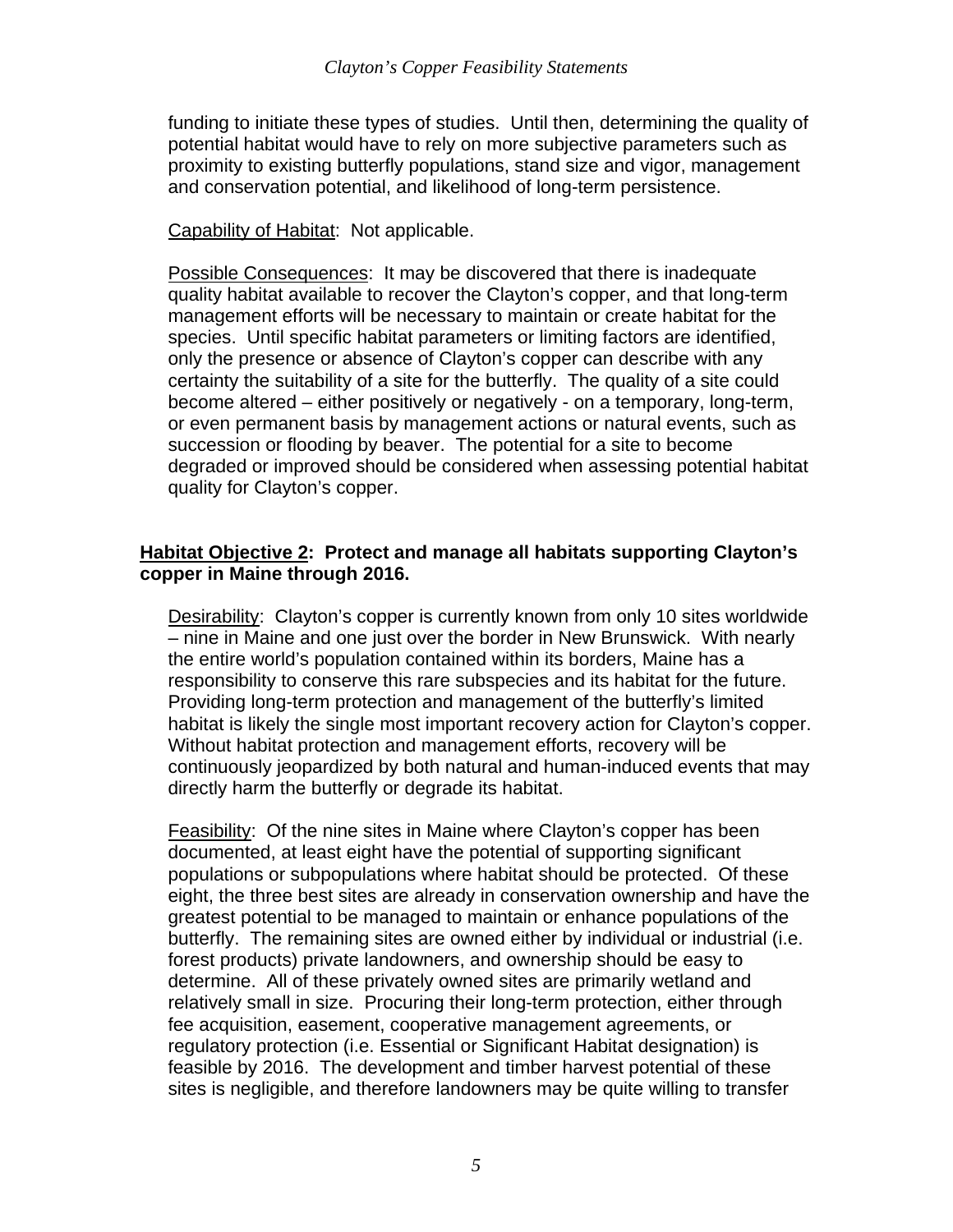either ownership or management rights, or develop working management agreements to protect the butterfly and its habitat. Fee acquisition of sites would require funding that is not currently available to MDIFW. However, outside funding sources (i.e. OHF, LMFB, etc) could be sought to supplement limited MDIFW monies in those cases where cooperative management agreements or regulatory protection would not meet habitat protection needs.

Management actions are currently needed on at least two sites, where forest succession has compromised habitat quality for the host plant. Over time, management efforts may also be necessary on some or all of the other sites as natural succession, flooding by beaver, or other events potentially degrade habitat. Remediation for these events (i.e. thinning competing vegetation, breaching beaver dams) is feasible and expected to be relatively low in effort, time, and cost (<\$1,000/event). Potential human-induced changes in habitat (i.e. via irrigation, impoundments, etc) also need to be monitored and prevented. MDIFW is currently researching the available data on life history, propagation, and management techniques for shrubby cinquefoil to better understand and facilitate management needs of the host plant. Once this information is acquired, management objectives, feasibility, and potential costs may be better understood. Efforts to create new habitat in upland sites may require additional funding, which is currently unavailable to MDIFW.

Capability of Habitat: It is possible that statewide surveys for Clayton's copper may discover additional sites that require protection and management – particularly in relation to existing populations and gaps in between. Given the rarity of large, persistent stands of the host plant, however, it is not likely additional large populations of the butterfly will be found.

Possible Consequences: It is possible some private landowners may not want to cooperate with MDIFW in protecting Clayton's copper on their lands. This may effect recovery efforts, and ultimately require habitat protection through regulation. Management practices in favor of shrubby cinquefoil could potentially alter habitat for other rare species. Long-term protection and management of Clayton's copper habitat might conflict with existing management plans for conservation lands (i.e. waterfowl impoundments, rare plant community management) or with current use and demand of public and recreational lands. Staff time and funding, particularly from MDIFW regional offices, may be diverted from competing priorities.

#### **Research Objective: By 2002, identify strategies to determine limiting factors, population dynamics, genetic variability, dispersal capability, and habitat dynamics affecting Clayton's copper in Maine.**

Desirability: Very little is currently known about the life history, population dynamics, and specific habitat requirements of Clayton's copper. Limiting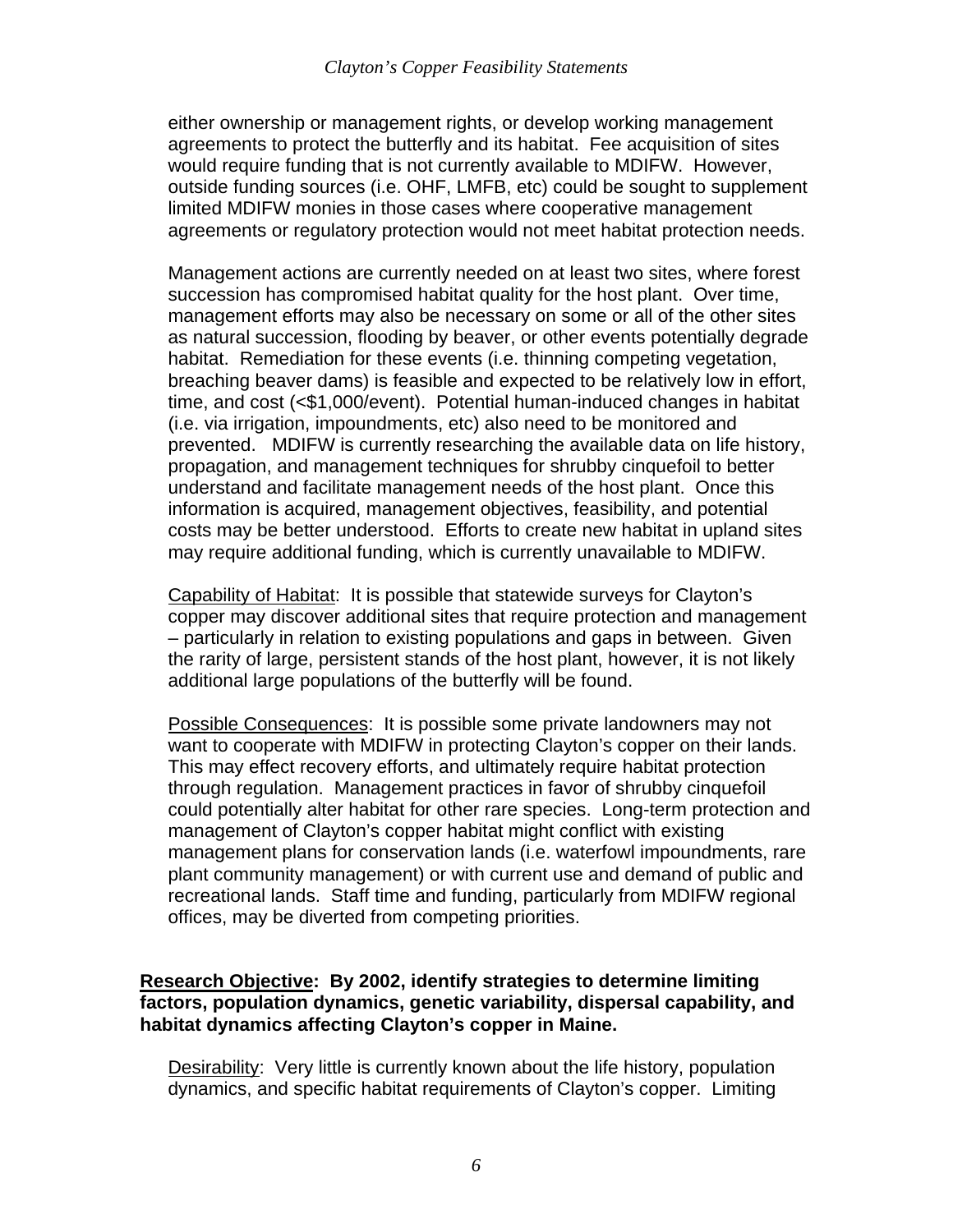factors affecting its populations are also unknown. In addition, it's status as a viable subspecies has never been quantified. All of these factors are essential to determining the best management strategies and recovery potential for Clayton's copper.

Feasibility: Because Clayton's copper is endemic to Maine, answering the many unknowns about this butterfly will fall solely on MDIFW. Developing strategies to determine these unknowns is feasible by 2002, as there is likely a source of comparable information for other rare Lepidoptera species, including perhaps related species, from which MDIFW can draw to develop its own plan. This will require intensive literature search and contacts with other professionals, as the expertise is currently lacking at MDIFW. A series of 3-4 graduate studies at the University of Maine would be the most effective method of obtaining information to better understand the life requirements and management needs of the Clayton's copper. Funding to help support these types of research projects would require a minimum of \$50,000 per project, and is currently unavailable to MDIFW.

Capability of Habitat: Not applicable.

Possible Consequences: A lack of existing information on closely related species could complicate development of effective strategies. It may be determined that implementing these strategies would require funds beyond the capability of MDIFW.

**Outreach Objective: By 2002, and in conjunction with partners, develop and implement an outreach plan to increase awareness and understanding of the Clayton's copper and its habitat requirements in Maine. Outreach should be targeted at towns, landowners, and the general public.** 

Desirability: Prior to its listing as an endangered species in Maine, Clayton's copper – like most rare invertebrate species – had largely gone unnoticed by the general public. Even today, the butterfly is still unknown to most of Maine's citizens due to its extreme rarity and localized distribution. Support of Clayton's copper recovery by the general public, and by affected landowners and towns, in particular, is essential to a successful recovery program.

Feasibility: Developing an outreach program to increase awareness and appreciation of Clayton's copper on both a local and statewide level is essential to building support for habitat protection and management actions necessary to recover the species. The majority of Maine's nine documented occurrences of Clayton's copper are concentrated within a ten square mile area of five adjoining townships in eastern Penobscot County. Only three sites stand apart from this cluster – one in southern Aroostook County, and two adjoining sites in northern Piscataquis County. The number of